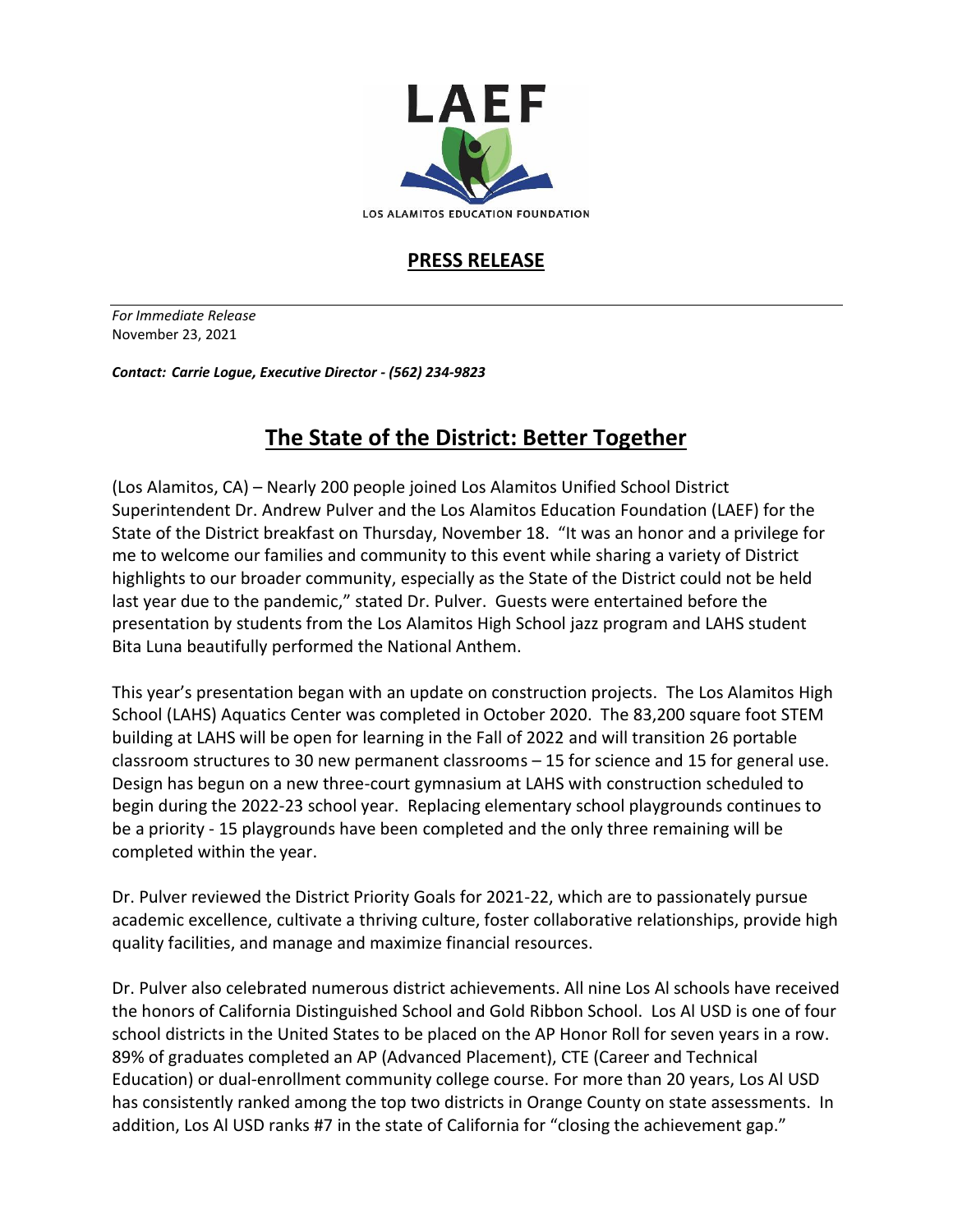Dr. Pulver went on to state that in Los Al, we believe in all kids and that each child belongs to all of us. He stated, "we must speak life to them, encourage them and affirm them." He presented the District's core values of care, responsibility, equity and commitment.

The 2020-2021 school year brought a new season with an unwavering commitment of support to students. Los Al USD was the first public school district to reopen for in-person instruction (under a hybrid model) in the state of California, while offering an exemplary online education option via "LosAl@Home." Los Al USD was among the first districts in Orange County to safely reopen athletics. From the moment schools closed in March 2020, District preschool childcare programs remained open and free meals, served every weekday, became available to all students.

While adhering to state and county health guidelines, this school year (2021-22) brought the return of full-day learning, and home to school bussing options. Los Al USD has welcomed parent volunteers on campus again, and the District has doubled mental health staffing to support students.

In closing, Dr. Pulver noted that we need everyone to be a champion for students and that every student should feel successful and worthy. He shared that we should run toward those who need us the most because every kid is only one influential adult away from becoming a success story.

The event was attended by parents, PTA groups, district staff and administration, school board members, LAEF's board of directors and local city and elected officials. The breakfast took place at On The Greens at Navy Golf Course and all net proceeds supported LAEF. The presentation was video-recorded and will be made available on the District's YouTube channel and the LAEF website.

"We are delighted to work with Dr. Pulver to provide the opportunity to come together and celebrate our district's accomplishments. I am so proud of our district and truly enjoy learning about plans for future educational growth and excellence. LAEF is very grateful to Legacy Sponsor Alamitos Eye Care and Valedictorian Sponsors Clean Wave Express Carwash, Epson and RS Crum for their generosity, which ensured the success of the event," said LAEF Executive Director Carrie Logue.

LAEF is the non-profit partner of Los Alamitos Unified School District. LAEF enhances educational excellence by providing after-school and summer enrichment programs to children in grades Pre-K to 12. LAEF provides significant funding for mental health/wellness and STEAM instruction, as well as igniting new programs and providing valuable resources, to impact all students. For additional information on LAEF, please call (562) 799-4700 Extension 80424 or visit www.LAEF4Kids.org.